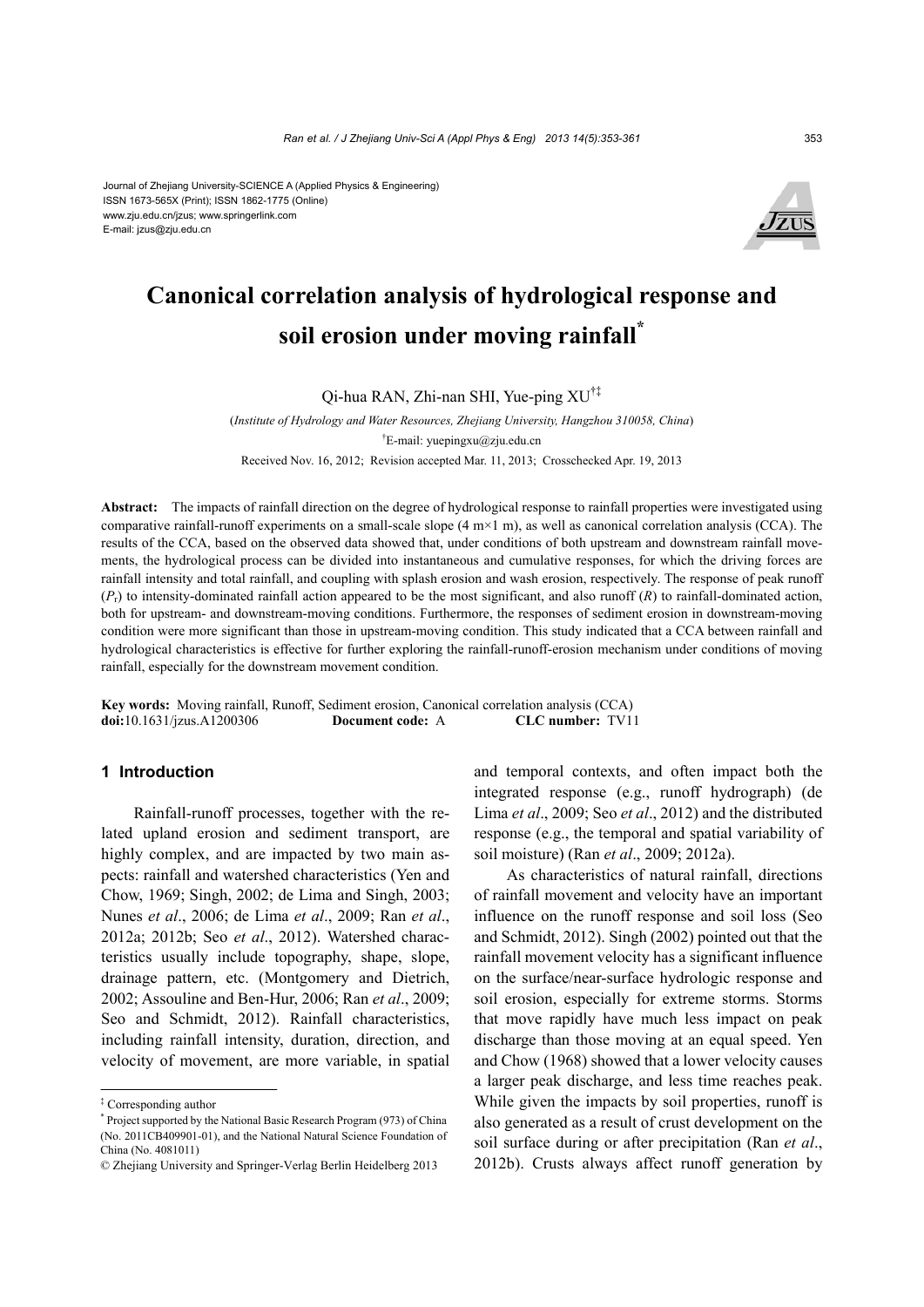decreasing surface  $K_s$  and subsequently also water infiltration (Carmi and Berliner, 2008). Previous studies have shown that ignoring storm movement can result in considerable overestimation and underestimation of runoff peaks (de Lima and Singh, 2003; Seo and Schmidt*.*, 2012). de Lima *et al.* (2009) simulated storms crossing in different directions, and showed that soil loss resulting from rainstorms moving in different directions were clearly linked to the characteristics of the corresponding overland flow hydrographs and peak discharge. Seo and Schmidt (2012) also studied the relations among the direction of rainfall movement, the maximum peak discharge, and the network configuration. However, still few studies have revealed the impacts of rainfall movement directions on the characteristics of different runoff and erosion development stages, coupled with the crust development properties during those periods.

The influences of rainfall characteristics on hydrologic responses have been investigated experimentally (de Lima *et al*., 2009; Ran *et al*., 2011; 2012b; 2012c; He *et al.*, 2013), using field investigations (Ran *et al*., 2011), and through computational modeling (Singh, 2005; Nunes *et al*., 2006; Ran *et al*., 2009). Olson and Wischmeier (1963) measured the soil loss per unit of rainfall erosivity based on simulated rainfall and plot experiments, and then scientists led by Wischmeier developed the famous universal soil loss equation (USLE), in which rainfall was considered a major influencing factor impacting overflow (Foster *et al.*, 1977; Wischmeier and Smith, 1978). Since then, quantitative studies of the effects of rainfall characteristics on soil erosion have been conducted (Nunes *et al*., 2006; Ran *et al.*, 2012a; 2012b). Dessu and Melesse (2012) recently found that the soil and water assessment tool (SWAT) has the potential to simulate the long-term rainfall runoff process. Meanwhile, some scholars have begun to further discuss the mechanisms of hydrological response using statistical methods (e.g., SPSS), again in order to systematically study the relationships between the response factors (Rice, 1972; Arthur *et al*., 2011; Pappas *et al*., 2011), while still remaining at the macro level, and cannot reveal the detail internal correlations between rainfall and slope response properties. Furthermore, directions of rainfall movement are always ignored in those statistical methods.

The objective of this study is to discuss the canonical correlation between sets of rainfall characteristics and hydrological response characteristics by systematic statistical methods, and to compare the response degree under different directions of rainfall movement along a small-scale slope.

#### **2 Materials and methods**

#### **2.1 Laboratory experiments**

The experiments carried out in this study involved the use of a rainfall simulator, a tilted soil flume, a runoff recording system, and a set of soil water content monitoring devices, set up as shown in Fig. 1. Multiple scenarios relating to various rainfall movement directions, intensities  $(I_r)$  and event durations  $(D<sub>r</sub>)$  were considered. Details of the experimental facilities (e.g., rainfall simulator, soil flume, and gathering devices) as well as the initial treatment of the soil can be found in descriptions in our previous study (Ran *et al*., 2012b).

The rainfall scenarios used in this study were constructed by varying four parameters: direction of rainfall movement, rainfall intensity  $(I_r)$ , duration  $(D_r)$ , and the interval between rainfall events. To simplify the laboratory experiments, only two directions were considered for rainfall movement: upstream and downstream, with rainfall moving in only one direction during each event. Three combinations of *I*r and  $D_r$  were considered: low  $I_r$  (1×10<sup>-5</sup> m/s) with long  $D_r$ (120–240 min), moderate  $I_r$  (2.5×10<sup>-5</sup> m/s) with medium  $D_r$  (60–120 min), and extreme  $I_r$  (4×10<sup>-5</sup> m/s) with short  $D_r$  (15–60 min). The raindrop generator was moved upstream or downstream by 0.2 m at regular time intervals for each moving rainfall scenario. The equivalent velocity for this movement ranged from  $0.2 \times 10^{-3}$  m/s to  $4.3 \times 10^{-3}$  m/s. Details for setting, as well as the data used in the experiments were described in our previous study (Ran *et al*., 2012b).

#### **2.2 Canonical correlation analysis (CCA)**

Canonical correlation analysis (CCA), a method for studying the correlativity between two different sets of variables, is aimed to identify and quantify their internal relationship. The brief mathematical principles of CCA are presented as follows (Wang *et al*., 2012).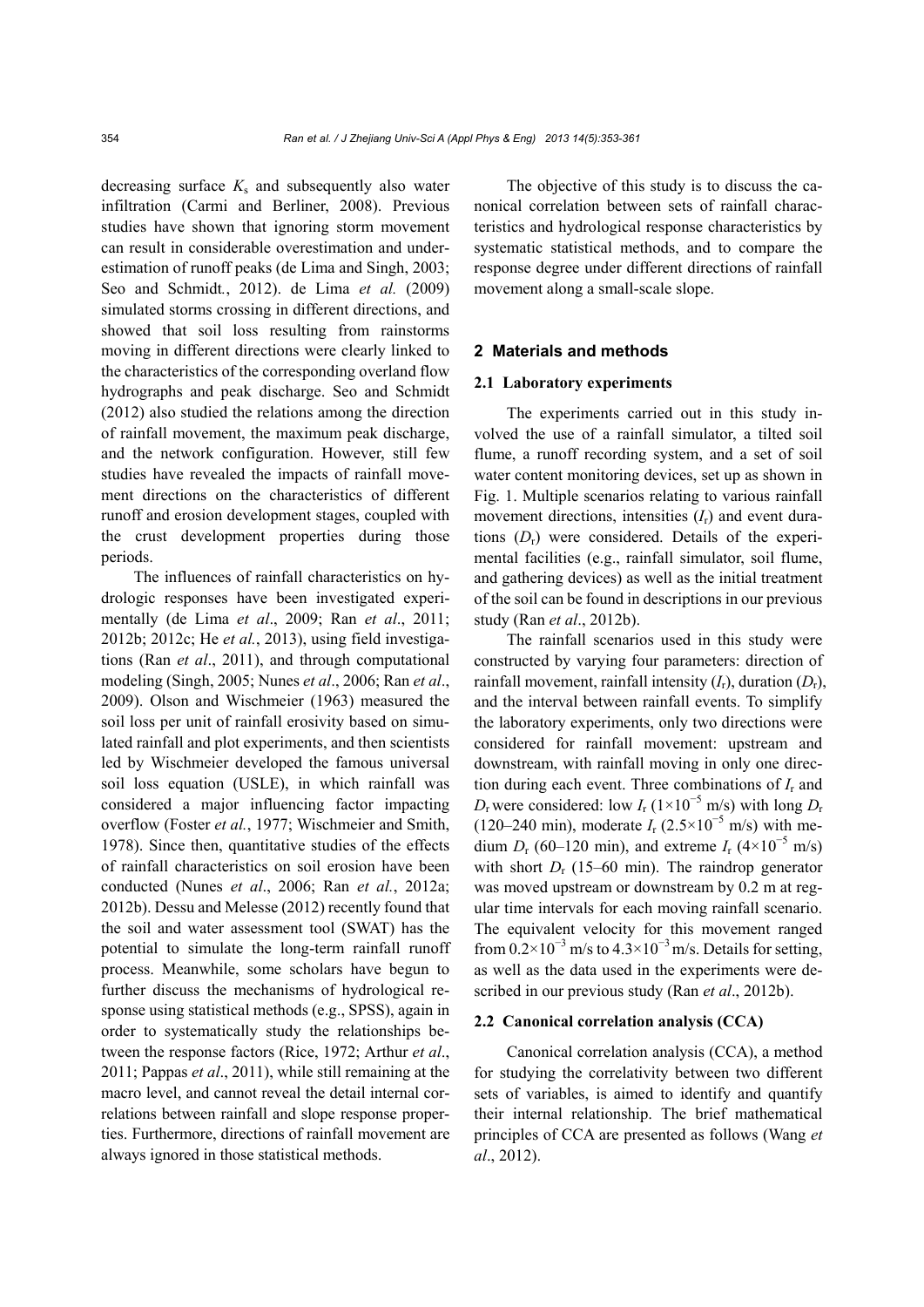

**Fig. 1 Schematic representation of the laboratory experimental set-up used in this study** 

(a) Section drawing of the experimental set-up; (b) Section drawing of the soil flume at the outlet; (c) Elevation drawing of the experimental set-up (unit: m)

Two sets of vectors,  $X=[x_1, x_2, ..., x_p]$ ,  $X \in \mathbb{R}^{N \times p}$ , and *Y*=[ $y_1, y_2, ..., y_q$ ], *Y*∈ $\mathbb{R}^{N \times q}$ , and their linear combinations  $U = a^T X$  and  $V = b^T Y$ , were used to study the correlativity between the primitive variables *X* and *Y*.

CCA seeks a pair of vectors, *a* and *b*, which maximize the correlation  $\rho(U, V)$ ,

$$
\rho(U,V) = \frac{\text{Cov}(U,V)}{\sqrt{\text{Var}(U)}\sqrt{\text{Var}(V)}} = \frac{a^{\text{T}}\sum_{12}b}{\sqrt{a^{\text{T}}\sum_{11}a}\sqrt{b^{\text{T}}\sum_{22}b}},\tag{1}
$$

where  $\sum_{12}$  is a sample covariance matrix between X and *Y*,  $\sum_{21}$  between *Y* and *X*, and  $\sum_{12} = \sum_{21}^{T}$ ;  $\sum_{11}$ and  $\sum_{22}$  are the covariance matrices of *X* and *Y*, respectively.

The correlation coefficients of these random variables do not change if they are multiplied by a constant; some constraints (Eq. (2)) are included in Eq. (1) in order to prevent unnecessary repetition:

Var(***U***)=
$$
a^T \sum_{11} a=1
$$
, Var(***V***)= $b^T \sum_{11} b=1$ . (2)

Setting  $A = \sum_{11}^{-1} \sum_{12} \sum_{22}^{-1} \sum_{21}$  and  $B = \sum_{22}^{-1} \sum_{11} \sum_{12}^{-1} \sum_{12}$ , the solution of Eq. (1) can be obtained by solving either of the following two eigenvalue problems:

$$
Aa=\lambda^2a, \quad Bb=\lambda^2b,\tag{3}
$$

where the square roots of the eigenvalues  $\lambda^2$ , obtained from Eq. (3), are called canonical correlations, and the vectors *a* and *b* are the eigenvectors corresponding to *A* and *B*, respectively. Consequently, we acquire the *i*th set of canonical variables:

$$
U_i = a^{(i)^T} X, V_i = b^{(i)^T} Y, i = 1, 2, ..., p,
$$
 (4)

as well as the *i*th canonical correlation coefficient *λ*.

#### **3 Results**

In this study, a total of 65 1-d laboratory experiments, comprising 33 upstream-moving and 32 downstream-moving rainfall events, were carried out in 23 d. Table 1 summarizes the results obtained from the physical experiments. Table 1 includes two sets of information from the experiment data: rainfall and slope response (runoff, erosion). Therefore, two sets of primitive variables for the CCA are presented as follows:

1. Primitive variables of rainfall characteristics:

$$
X=(D_{r}, I_{r}, Q)^{T},
$$

where *Q* is the total rainfall for each experiment.

2. Primitive variables of hydrological response characteristics: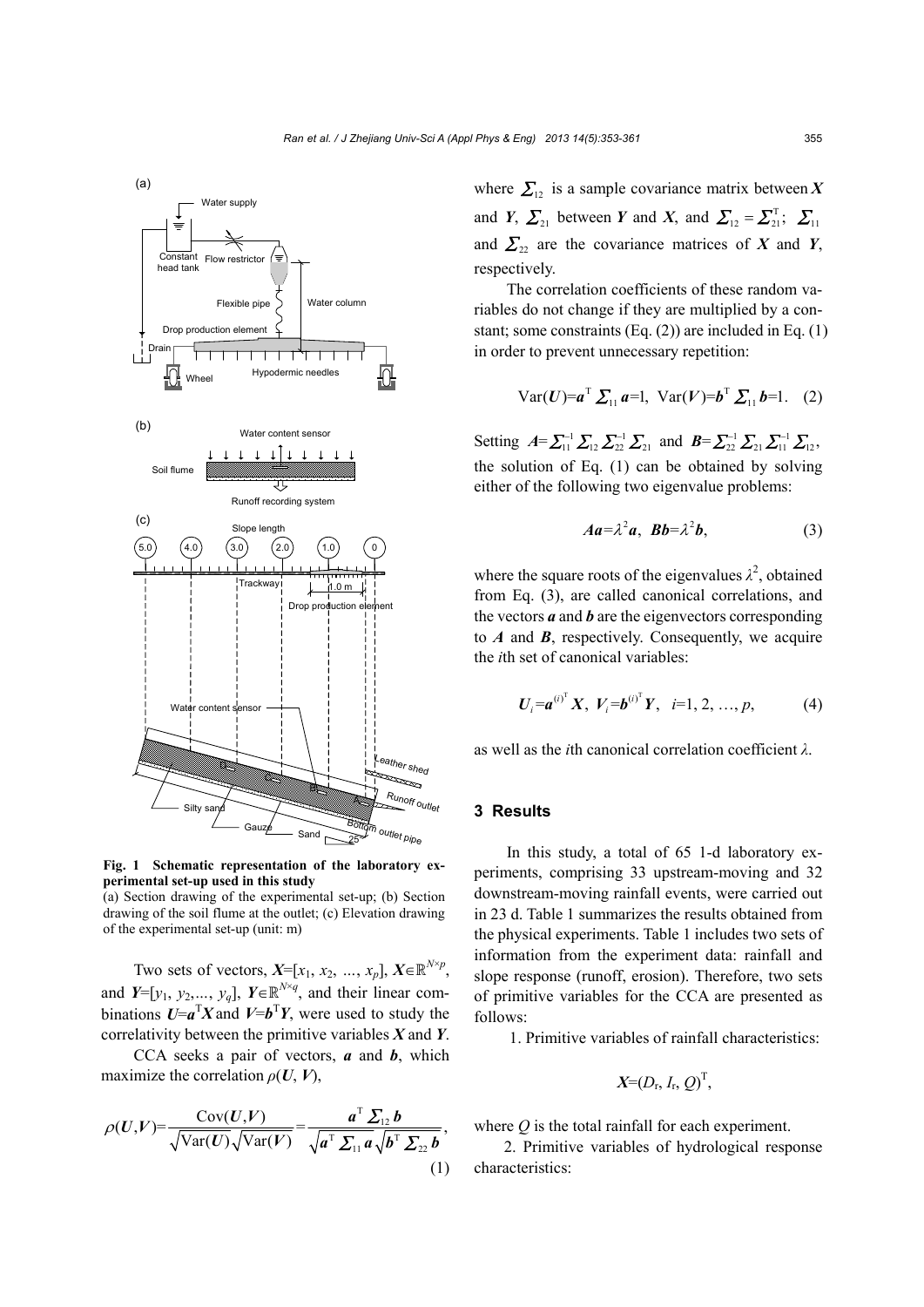| Serial                   | Test date         | Test                         | No-rain       |                                                           |                                  | $C_{\rm s}$       | $P_{\rm s}$      | ${\cal S}$         |
|--------------------------|-------------------|------------------------------|---------------|-----------------------------------------------------------|----------------------------------|-------------------|------------------|--------------------|
| number                   |                   | number                       | interval (s)  | $\frac{P_{\rm r}}{(\times 10^{-6} \, {\rm m}^3/{\rm s})}$ | $rac{R}{(×10^{-6} \text{ m}^3)}$ | (g/L)             | (g/s)            | (g)                |
| Upstream-moving          |                   |                              |               |                                                           |                                  |                   |                  |                    |
| 1                        | $08 - 13$         | <b>US001</b>                 |               | 30.2                                                      | 22088                            | 57.1392           | 2.1800           | 1262.0902          |
| $\sqrt{2}$               |                   | <b>US002</b>                 | 850           | 38.8                                                      | 31002                            | 30.5435           | 1.5950           | 946.9093           |
| 3                        |                   | <b>US003</b>                 | 1750          | 40.0                                                      | 31898                            | 20.0078           | 1.0200           | 638.2087           |
| $\overline{\mathcal{L}}$ |                   | <b>US004</b>                 | 3550          | 38.9                                                      | 31953                            | 14.6201           | 0.7330           | 467.1559           |
| 5                        |                   | <b>US005</b>                 | 12250         | 40.8                                                      | 31635                            | 10.8623           | 0.6140           | 343.6231           |
| $\sqrt{6}$               | 06-27             | <b>US006</b>                 |               | 24.3                                                      | 36147                            | 57.4379           | 1.4795           | 2076.1852          |
| $\boldsymbol{7}$         |                   | <b>US007</b>                 | 1700          | 28.8                                                      | 45929                            | 31.7919           | 1.0000           | 1460.1692          |
| $\,$ $\,$                |                   | <b>US008</b>                 | 3500          | 27.5                                                      | 44425                            | 19.4827           | 0.6505           | 865.5200           |
| $\boldsymbol{9}$         |                   | <b>US009</b>                 | $10\,700$     | 23.8                                                      | 38085                            | 12.4460           | 0.4505           | 474.0071           |
| 10                       | $08 - 21$         | <b>US010</b>                 |               | 44.1                                                      | 137000                           | 19.9227           | 0.9440           | 2729.4038          |
| 11                       |                   | <b>US011</b>                 | 3400          | 49.6                                                      | 159500                           | 8.8707            | 0.5475           | 1414.8714          |
| 12                       |                   | <b>US012</b>                 | 11500         | 48.5                                                      | 159300                           | 6.2134            | 0.3585           | 989.7924           |
| 13                       | 07-27             | <b>US013</b>                 |               | 43.3                                                      | 274680                           | 30.2731           | 1.2753           | 8315.4166          |
| 14                       |                   | <b>US014</b>                 | 14000         | 45.0                                                      | 283553                           | 15.8695           | 0.7437           | 4499.8510          |
| 15                       |                   | <b>UM001</b>                 | 3380          | 13.6                                                      | 16780                            | 69.2465           | 0.9965           | 1161.9565          |
| 16                       |                   | <b>UM002</b>                 | 1700          | 22.0                                                      | 34124                            | 36.8433           | 0.9275           | 1257.2402          |
| 17                       | $07 - 25$         | <b>UM003</b>                 |               | 22.4                                                      | 35071                            | 24.2902           | 0.7085           | 851.8823           |
| 18                       |                   | <b>UM004</b>                 | 12500         | 21.5                                                      | 34635                            | 16.9290           | 0.5005           | 586.3376           |
| 19                       | 06-25             | <b>UM005</b>                 |               | 14.3                                                      | 40698                            | 29.0862           | 0.5013           | 1183.7500          |
| $20\,$                   |                   | <b>UM006</b>                 | 22200         | 15.3                                                      | 46202                            | 18.1655           | 0.3777           | 839.2833           |
| $21\,$                   | 07-03             |                              |               |                                                           |                                  | 36.9969           |                  |                    |
| 22                       |                   | <b>UM008</b>                 | 11300         | 22.0<br>21.3                                              | 139270                           |                   | 0.8758           | 5152.5629          |
|                          |                   | <b>UM009</b>                 |               |                                                           | 137850                           | 14.9373           | 0.3293           | 2059.1092          |
| 23                       | 08-04             | <b>UM010</b>                 |               | 26.0                                                      | 239279                           | 32.6173           | 0.9820           | 7804.6448          |
| 24                       |                   | <b>UM011</b>                 | 9000          | 27.3                                                      | 268464                           | 22.7816           | 0.7195           | 6116.0404          |
| 25                       | $06 - 21$         | <b>UW001</b>                 |               | $0.0\,$                                                   | $\boldsymbol{0}$                 | 0.0000            | 0.0000           | 0.0000             |
| 26<br>$27\,$             |                   | <b>UW002</b><br>UW003        | 3400<br>14200 | 0.2<br>7.5                                                | 154<br>18446                     | 4.6753            | 0.0013           | 0.7200             |
| $28\,$                   | $06 - 15$         |                              |               |                                                           |                                  | 6.7196            | 0.0686           | 123.9500           |
| 29                       |                   | <b>UW004</b><br><b>UW005</b> | 8700          | $0.0\,$<br>4.2                                            | $\boldsymbol{0}$<br>12571        | 0.0000<br>10.6913 | 0.0000<br>0.0513 | 0.0000<br>134.4000 |
| $30\,$                   | 08-08             | <b>UW006</b>                 |               | 9.5                                                       | 87500                            | 39.3379           | 0.4008           | 3442.0670          |
| $3\sqrt{1}$              |                   | <b>UW007</b>                 | 9900          | $10.0\,$                                                  | 95500                            | 24.9994           | 0.3022           | 2387.4386          |
| 32                       | $08 - 17$         | <b>UW008</b>                 |               | 10.8                                                      | 130644                           | 41.0484           | 0.4652           | 5362.7320          |
| 33                       |                   | <b>UW009</b>                 | 7700          | 10.8                                                      | 138506                           | 23.6539           | 0.2995           | 3276.2119          |
|                          | Downstream-moving |                              |               |                                                           |                                  |                   |                  |                    |
| 34                       | $08-15$           | <b>DS001</b>                 |               | 29.0                                                      | 13643                            | 79.5117           | 2.1290           | 1084.7785          |
| 35                       |                   | <b>DS002</b>                 | 850           | 38.9                                                      | 27896                            | 34.5689           | 1.4430           | 964.3332           |
| 36                       |                   | <b>DS003</b>                 | 1750          | 47.3                                                      | 29921                            | 21.8798           | 1.1060           | 654.6669           |
| 37                       |                   | <b>DS004</b>                 | 3550          | 41.5                                                      | 30100                            | 15.9385           | 0.8010           | 479.7477           |
| 38                       |                   | <b>DS005</b>                 | 11650         | 43.0                                                      | 30726                            | 10.5380           | 0.5440           | 323.7915           |
| 39                       | 06-29             | <b>DS006</b>                 |               | 24.1                                                      | 21109                            | 40.9603           | 1.1595           | 864.6310           |
| 40                       |                   | <b>DS007</b>                 | 1900          | 27.3                                                      | 41261                            | 19.5182           | 0.6170           | 805.3391           |
| 41                       |                   | <b>DS008</b>                 | 4100          | 27.5                                                      | 41576                            | 12.2782           | 0.4150           | 510.4771           |
| 42                       |                   | <b>DS009</b>                 | 3500          | 27.8                                                      | 40082                            | 8.3786            | 0.2995           | 335.8327           |
| 43                       | 08-02             | <b>DS010</b>                 |               | 39.9                                                      | 92813                            | 49.4416           | 1.9830           | 4588.8208          |
| 44                       |                   | <b>DS011</b>                 | 3400          | 43.6                                                      | 133924                           | 21.3428           | 1.1515           | 2858.3078          |
| 45                       |                   | DS012                        | 10600         | 42.3                                                      | 131230                           | 17.1447           | 1.0670           | 2249.9005          |
| 46                       | 07-29             | DS013                        |               | 31.9                                                      | 157332                           | 43.0180           | 1.3260           | 6768.1027          |
| 47                       |                   | <b>DS014</b>                 | 13880         | 33.2                                                      | 203942                           | 20.9780           | 0.9073           | 4278.2919          |

**Table 1 Experimental observed results in the study for upstream- and downstream-moving conditions, respectively**

To be continued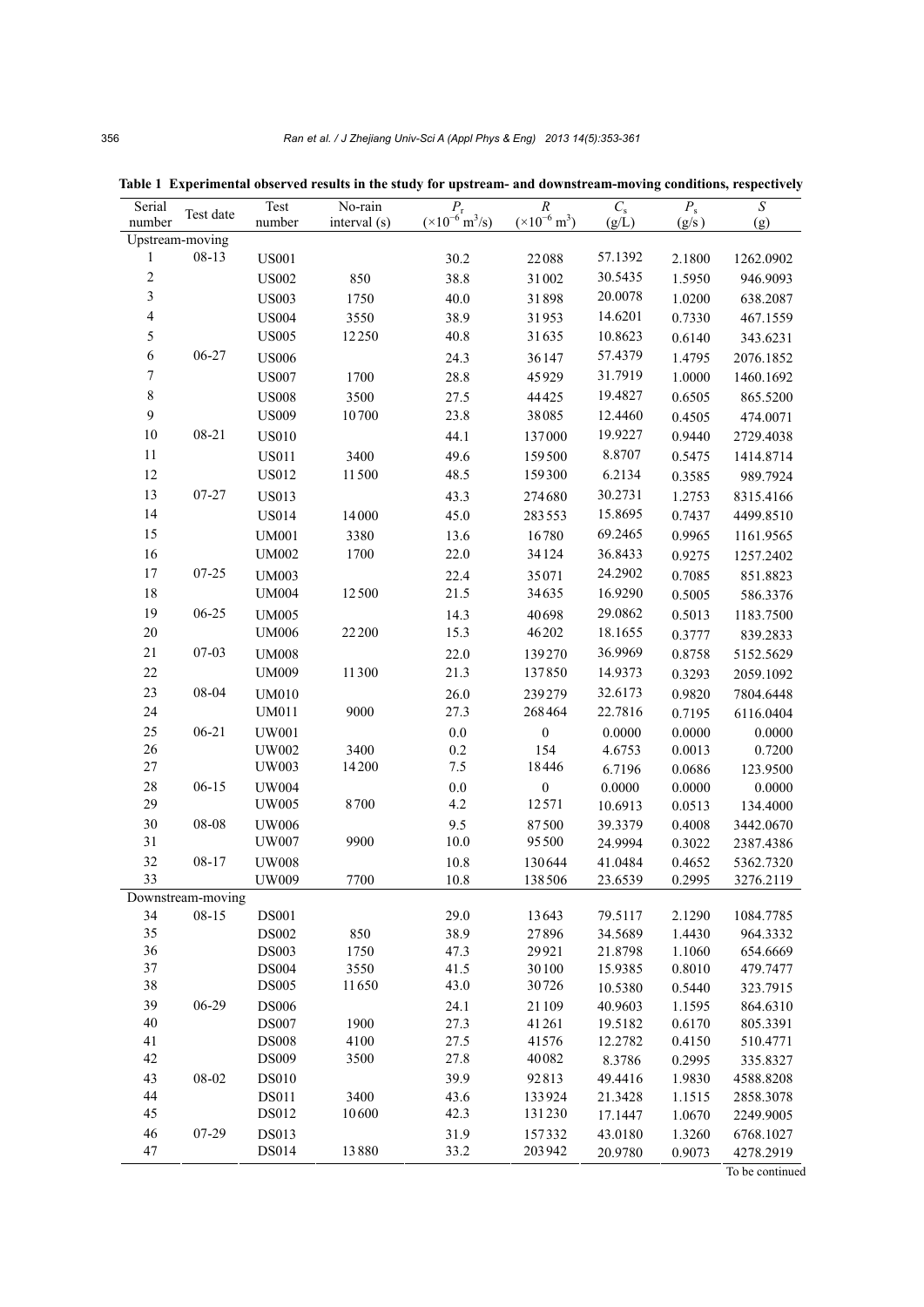| lable 1 |           |              |       |      |        |         |        |           |
|---------|-----------|--------------|-------|------|--------|---------|--------|-----------|
| 48      | $07 - 01$ | <b>DM001</b> |       | 21.8 | 21757  | 59.2334 | 1.3275 | 1288.7402 |
| 49      |           | DM002        | 1700  | 24.7 | 37425  | 25.4327 | 0.7715 | 951.8205  |
| 50      |           | DM003        | 3500  | 24.5 | 37426  | 15.6115 | 0.4910 | 584.2754  |
| 51      |           | <b>DM004</b> | 11900 | 23.3 | 34848  | 10.2470 | 0.3325 | 357.0881  |
| 52      | $07 - 21$ | <b>DM005</b> |       | 20.1 | 34180  | 64.7911 | 1.4627 | 2214.5606 |
| 53      |           | DM006        | 3600  | 20.2 | 62027  | 31.8704 | 0.8443 | 1976.8254 |
| 54      |           | DM007        | 11800 | 19.7 | 60074  | 20.9033 | 0.5263 | 1255.7441 |
| 55      | $07-05$   | <b>DM008</b> |       | 21.2 | 77472  | 29.2863 | 0.7062 | 2268.8703 |
| 56      |           | DM009        | 11900 | 21.8 | 132089 | 14.2250 | 0.4022 | 1878.9665 |
| 57      | 08-06     | <b>DM010</b> |       | 22.3 | 152310 | 27.7122 | 0.6617 | 4220.8460 |
| 58      |           | <b>DM011</b> | 9000  | 23.6 | 172201 | 21.0547 | 0.5575 | 3625.6409 |
| 59      | $06-23$   | DW001        |       | 1.1  | 730    | 14.0137 | 0.0176 | 10.2300   |
| 60      |           | DW002        | 16000 | 5.5  | 11589  | 21.0640 | 0.1808 | 244.1000  |
| 61      |           | DW003        | 3390  | 6.1  | 14552  | 16.2507 | 0.1475 | 236.4800  |
| 62      | 08-10     | DW006        |       | 10.9 | 55166  | 40.9443 | 0.4577 | 2258.7356 |
| 63      |           | DW007        | 10020 | 11.2 | 103494 | 24.0305 | 0.3160 | 2487.0143 |
| 64      | 08-19     | <b>DW008</b> |       | 9.9  | 51286  |         | 0.3720 | 1710.2001 |
| 65      |           | DW009        | 9060  | 10.4 | 100958 |         | 0.2872 | 2475.9238 |
|         |           |              |       |      |        |         |        |           |

$$
Y=(P_{\rm r}, R, C_{\rm s}, P_{\rm s}, S)^{\rm T},
$$

where  $P_r$  is the peak runoff,  $R$  the total runoff,  $C_s$  the sediment concentration,  $P_s$  the peak sediment discharge, and *S* the total sediment discharge at the outlet of the soil slope for each rainfall experiment.

 $T = T$ 

The CCAs were conducted using SPSS based on the observed data (Table 1); the results showed that two sets of canonical relationships (I, II) between rainfall characteristics and response characteristics were obtained, for both conditions (Tables 2–6), these being: set I (CVU I) and set II (CVU II), canonical variables of the upstream movement condition; and set I (CVD I) and set II (CVD II), canonical variables of the downstream movement condition. Eqs. (5)–(8) represent the canonical conversion relations between the primitive and canonical variables. Figs. 2a–2d present the canonical loading relationships corresponding to Eqs.  $(5)$ – $(8)$ , respectively.

$$
\begin{cases}\nU_{\text{u1}} = -0.038D_{\text{r}} - 0.631I_{\text{r}} + 1.021Q, \\
V_{\text{u1}} = -0.613P_{\text{r}} + 0.937R + 0.005C_{\text{s}} - 0.116P_{\text{s}} + 0.144S,\n\end{cases}
$$
\n
$$
\begin{cases}\nU_{\text{u2}} = 0.045D_{\text{r}} + 0.881I_{\text{r}} + 0.297Q,\n\end{cases}
$$
\n(5)

$$
\left\{V_{u2} = 0.774P_r + 0.326R + 0.009C_s + 0.112P_s - 0.061S,\right\}
$$
\n(6)

$$
\begin{cases}\nU_{\text{d1}} = 0.149D_{\text{r}} + 1.055I_{\text{r}} - 0.363Q, \\
V_{\text{d1}} = 0.788P_{\text{r}} - 0.080R - 0.095C_{\text{s}} + 0.369P_{\text{s}} - 0.203S,\n\end{cases}
$$
\n(7)

$$
\begin{cases}\nU_{d2} = -0.171D_{r} + 0.125I_{r} + 1.100Q, \\
V_{d2} = 0.249P_{r} + 0.691R + 0.306C_{s} - 0.348P_{s} + 0.345S.\n\end{cases}
$$
\n(8)

Generally, the canonical correlation coefficient is close to 1 (not less than 0.96) for all pairs of canonical variables (Tables 2–5), clearly indicating a strong correlation between rainfall characteristics and hydrologic response characteristics.

#### **3.1 Analysis of CVU I, CVU II, CVD I and CVD II**

For CVU I (Table 2, Eq. (5), Fig. 2a (p.359) ), the conversion coefficient of  $Q$  (1.021) in  $U_{ul}$  is much larger than that of  $D_r$  (−0.038) and  $I_r$  (−0.631), which means  $U_{ul}$  mainly represents the properties of total rainfall. Here, *D*r is perceived as a rectified variable, the reason is that its canonical conversion coefficient (−0.038) and canonical correlation coefficient (0.881) are opposite in sign, as is  $C_s$  in  $V_{ul}$ . Similarly,  $D_r$  and *S* in Eq. (6),  $D_r$  and  $C_s$  in Eq. (7), as well as  $D_r$  and  $P_s$  in Eq. (8) are all rectified variables for the same reason. The opposite canonical variable  $V_{ul}$  mainly represents the property of *R*, for its largest canonical conversion coefficient (0.937), and the absolute of the coefficient for  $P_r$  is a little smaller than that of  $R$ , while they are opposite in sign. Generally, the degree of response of sediment erosion is weaker than runoff processes for the relatively small canonical conversion coefficients of *P*<sup>s</sup> and *S*, so it is included with the canonical loading diagram (Fig. 2a).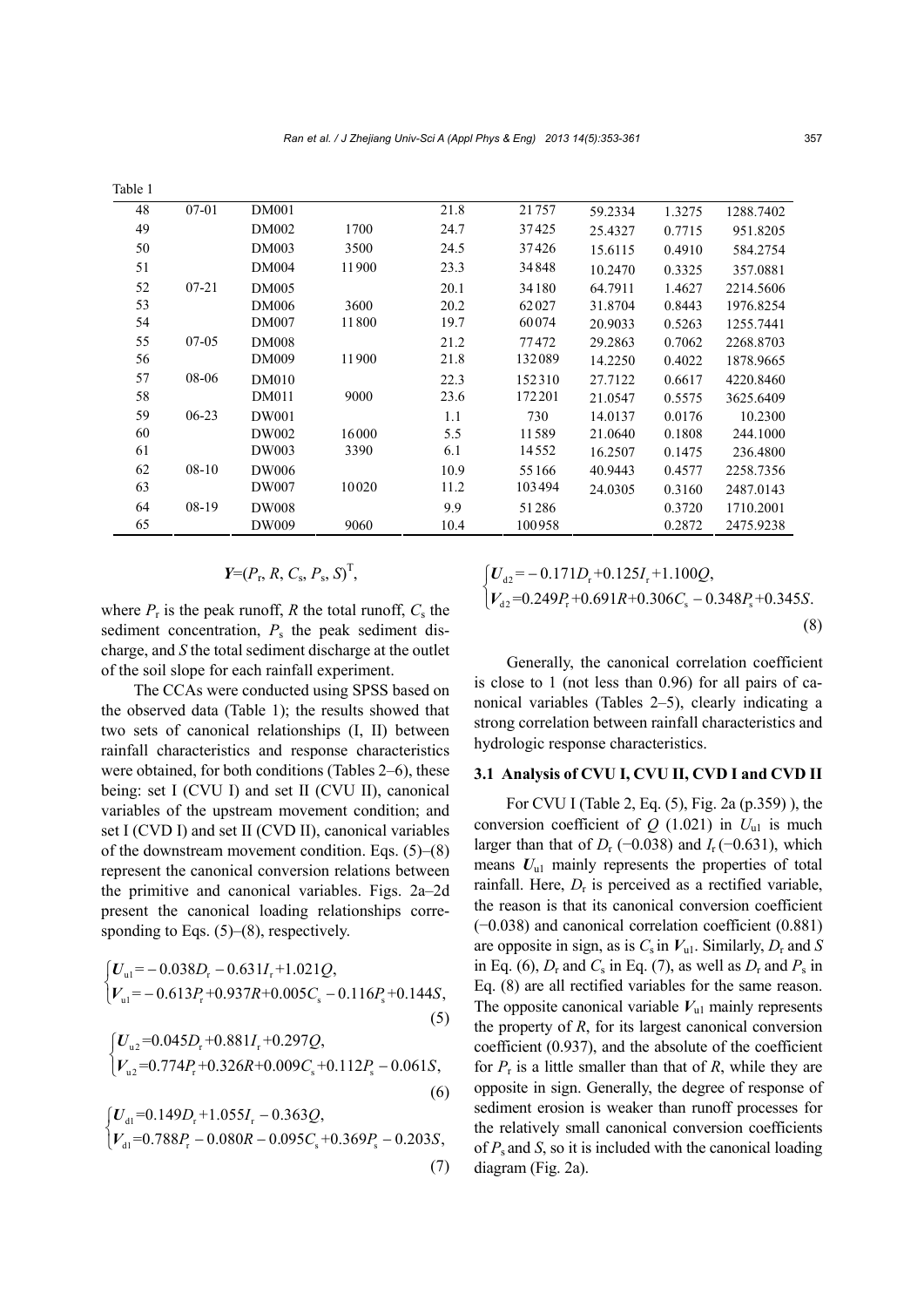For CVU II (Table 3, Eq.  $(6)$ , Fig. 2b), it is apparent that the canonical conversion coefficient of *I*r is the largest in the conversion relationship with  $U_{u2}$ , which means that the whole rainfall properties appear to be more significant as *I*r increases, and the coefficient of  $Q$  is much smaller than that of  $I_r$ . The opposite  $V_{u2}$ , is mainly embodied by the characteristics of  $P_r$ , of which the canonical conversion coefficient is the largest (0.774), and that of *R* the second largest (0.326). In general, the responses of  $C_s$  and  $P_s$  are much weaker than both  $P_r$  and  $R$  in terms of their relatively small canonical coefficients. Thus, it can be seen that CVU II represents the main response characteristics of  $P_r$ under a rainfall force dominated by  $I<sub>r</sub>$ , and also some of the weaker responses of soil erosion, so it is included with the canonical loading diagram (Fig. 2b).

As for CVD I (Table 4, Eq. (7), Fig. 2c), similar to CVU II, the absolute canonical conversion coefficient for the  $U_{d1}$  of  $I_{r}$  (1.055) is much larger than that for  $Q$  (0.363).  $P_r$  also has the largest effect on  $V_{d1}$  as it has the largest canonical coefficient (0.788), and  $P_s$  is the second largest (0.369), while those of *R* and *S* are clearly much weaker. Thus, CVD I mainly shows the *P*r-dominated response under *I*r-based rainfall action, coupled with the relatively weak response of  $P_s$ , so it is included with the canonical loading diagram (Fig. 2c).

**Table 2 Canonical correlation analysis result for CVU I**

| <b>CVU</b>   | Variable         | Standard canonical Canonical |          | Cross    |
|--------------|------------------|------------------------------|----------|----------|
|              |                  | coefficient                  | loadings | loadings |
|              | $D_{r}$          | $-0.038$                     | 0.881    | 0.878    |
| $U_{\rm ul}$ | $I_{r}$          | $-0.631$                     | $-0.320$ | $-0.319$ |
|              | O                | 1.021                        | 0.815    | 0.812    |
| $V_{\rm ul}$ | $P_{r}$          | $-0.613$                     | $-0.219$ | $-0.218$ |
|              | $\boldsymbol{R}$ | 0.937                        | 0.767    | 0.765    |
|              | $C_{s}$          | 0.005                        | $-0.018$ | $-0.018$ |
|              | $P_{\rm s}$      | $-0.116$                     | $-0.291$ | $-0.290$ |
|              | S                | 0.144                        | 0.789    | 0.786    |

Canonical correlation between  $U_{ul}$  and  $V_{ul}$ : 0.997

**Table 4 Canonical correlation analysis result for CVD I**

| <b>CVD</b> | Variable    | Standard canonical Canonical |          | Cross    |
|------------|-------------|------------------------------|----------|----------|
|            |             | coefficient                  | loadings | loadings |
|            | $D_{r}$     | 0.149                        | $-0.652$ | $-0.644$ |
| $U_{d1}$   | I,          | 1.055                        | 0.967    | 0.956    |
|            | U           | $-0.363$                     | $-0.211$ | $-0.209$ |
|            | $P_{\rm r}$ | 0.788                        | 0.954    | 0.943    |
| $V_{d1}$   | R           | $-0.080$                     | $-0.043$ | $-0.043$ |
|            | $C_{s}$     | $-0.095$                     | 0.128    | 0.127    |
|            | $P_{\rm s}$ | 0.369                        | 0.679    | 0.671    |
|            | S           | $-0.203$                     | $-0.030$ | $-0.030$ |

Canonical correlation between  $U_{d1}$  and  $V_{d1}$ : 0.988

Moreover, like CVU I, CVD II (Table 5, Eq. (8), Fig. 2d) mainly shows an *R*-dominated response under the main force of  $Q$ , while the responses of  $P_r$ ,  $C_s$ and *S* respond to a similar degree.

## **3.2 Redundancy analysis**

Table 6 shows the redundancy analysis results, presenting the reference value of the CCA. When rainfall moves upstream, the degree of explanation of *X*—the primitive variable for rainfall properties —given by the canonical variable  $U_{u1}$ , is 51.4% (CV*X*1-1), and for  $U_{u2}$  41.8% (CV*X*1-2),  $V_{u1}$ (CV*X*2-1) 51.1%, and *V*u2 40.8% (CV*X*2-2). However, the effect of rainfall on slope response is singledirectional and their opposite canonical variables *U*u1 26.7% (CV*Y*2-1), and *U*u2 36.4% (CV*Y*2-2). When rainfall moves downstream, the degree of explanation of *X* given by  $U_{d1}$  and  $U_{d2}$  is 46.9% (CV*X*1-1) and 45.7% (CV*X*1-2), respectively, also that of *Y* given by  $V_{d1}$  and  $V_{d2}$  is 27.8% (CV*Y*1-1) and 38.2% (CV*Y*1-2), respectively, and  $U_{d1}$  27.2% (CV*Y*2-1),  $U_{d2}$  35.9% (CV*Y*2-2).

Thus, it is acceptable for the explanation degree of primitive rainfall property variables given by *U*u1 and  $U_{u2}$  for upstream-movement conditions; although it is a little poorer for that of *Y*, because the ideal state

|  |  | Table 3 Canonical correlation analysis result for CVU II |  |  |  |  |
|--|--|----------------------------------------------------------|--|--|--|--|
|--|--|----------------------------------------------------------|--|--|--|--|

| <b>CVU</b>   | Variable    | Standard canonical Canonical |          | Cross    |
|--------------|-------------|------------------------------|----------|----------|
| П            |             | coefficient                  | loadings | loadings |
|              | D,          | 0.045                        | $-0.145$ | $-0.143$ |
| $U_{\rm u2}$ | $I_{\rm r}$ | 0.881                        | 0.947    | 0.936    |
|              | O           | 0.297                        | 0.580    | 0.573    |
|              | $P_{\rm r}$ | 0.774                        | 0.971    | 0.960    |
| $V_{\rm u2}$ | R           | 0.326                        | 0.641    | 0.633    |
|              | $C_{s}$     | 0.009                        | 0.095    | 0.094    |
|              | $P_{\rm s}$ | 0.112                        | 0.568    | 0.561    |
|              | S           | $-0.061$                     | 0.420    | 0.415    |

Canonical correlation between  $U_{u2}$  and  $V_{u2}$ : 0.988

|  |  | Table 5 Canonical correlation analysis result for CVD II |  |  |  |  |
|--|--|----------------------------------------------------------|--|--|--|--|
|--|--|----------------------------------------------------------|--|--|--|--|

| <b>CVD</b>   | Variable    | Standard canonical Canonical |          | Cross    |
|--------------|-------------|------------------------------|----------|----------|
| П            |             | coefficient                  | loadings | loadings |
|              | $D_{\rm r}$ | $-0.171$                     | 0.600    | 0.582    |
| $U_{\rm n2}$ | $I_{\rm r}$ | 0.125                        | 0.250    | 0.242    |
|              | Ų           | 1.100                        | 0.974    | 0.944    |
|              | $P_r$       | 0.249                        | 0.248    | 0.240    |
| $V_{\rm u2}$ | R           | 0.691                        | 0.973    | 0.943    |
|              | $C_{s}$     | 0.306                        | 0.063    | 0.061    |
|              | $P_{\rm s}$ | $-0.348$                     | 0.208    | 0.207    |
|              | S           | 0.345                        | 0.925    | 0.897    |

Canonical correlation between  $U_{d2}$  and  $V_{d2}$ : 0.969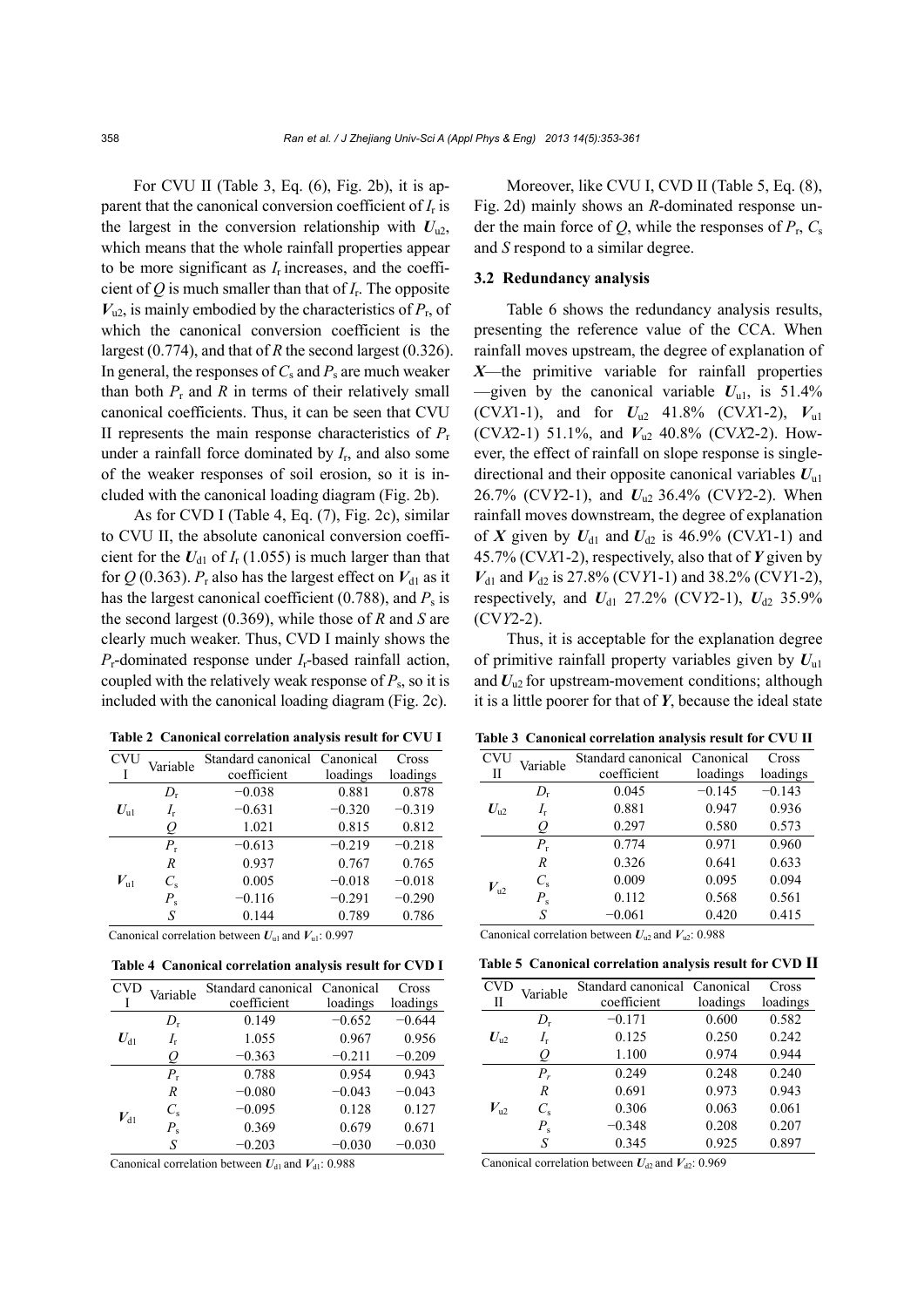of the degree of explanation should not be less than 30%, in theory (Zhang, 2004), it might be perceived as more or less reluctantly accepted. When rainfall moves downstream, apart from the weaker degree of explanation of *Y* given by its set I of canonical variables  $U_{d1}$  and  $V_{d1}$ , other degrees of explanation for canonical variables are generally acceptable.



**Fig. 2 Canonical loadings between the observed and canonical variables CVU I (a), CVU II (b), CVD I (c) and CVD II (d)** 

# **4 Discussion**

Based on the CCA between the variables of rainfall and hydrologic response, it can be seen that, for both rainfall directions, the rainfall-runoff-erosion process in this study can be divided into an instantaneous and a cumulative response, of which the driving force is rainfall intensity and total rainfall, respectively, accompanied by splash erosion and wash erosion for each response.

When rainfall moves upstream, the canonical conversion coefficients of *R* and *P*<sup>r</sup> have opposite signs for the cumulative response  $(Eq. (5))$ , which means the slope response appears stronger with increasing *R*, while the decrease in  $P_r$ , occurs mainly because  $D_r$  in the experiments with weak  $I_r$  is much longer than those with strong  $I_r$ , which leads to the much larger  $Q$  of the former. Moreover,  $P_r$  is mostly determined by rainfall intensity because the slope responses are already in steady state when *P*r emerges (Ran *et al*., 2012b); hence, the larger the *Q*, the smaller the *I*r, leading to the weaker response of  $P_r$ , just the opposite trend to the runoff response. When rainfall moves downstream, the canonical conversion coefficients of *R* and *P*r have the same sign, which means the slope hydrologic response appears stronger with increases of both *R* and *P*r. Though under nearly the same initial conditions, the directions of rainfall and the overflow are the same along the slope while rainfall moves downstream. Consequently, a thin layer of sedimentary crust would form in the initial rainfall stages, due to initial overflow from the relatively high positions on the slope, resulting in evidently smaller permeability coefficient  $(K_s)$ and larger compaction of the surface soil than for the condition of upstream movement (Robinson and Woodun, 2008) together with the cumulative washing by overflow before peak runoff emerges. Thus, peak runoff appears larger than that for upstream movement experiments under similar conditions (Ran *et al*., 2012b).

|                   |                                                                                                                         | Table 6 Redundancy analysis of CCA results in this study |                                                                                                                         |                 |  |
|-------------------|-------------------------------------------------------------------------------------------------------------------------|----------------------------------------------------------|-------------------------------------------------------------------------------------------------------------------------|-----------------|--|
| Rainfall movement | Proportion of variance of $X$ explained by<br>$U_{\rm u1}, U_{\rm u2}, U_{\rm d1}, U_{\rm d2}$ (%)                      |                                                          | Proportion of variance of $X$ explained by<br>$V_{\text{u1}}$ , $V_{\text{u2}}$ , $V_{\text{d1}}$ , $V_{\text{d2}}$ (%) |                 |  |
|                   | $CVX1-1$                                                                                                                | $CVA1-2$                                                 | $CVX2-1$                                                                                                                | $C\text{V}X2-2$ |  |
| Upstream-moving   | 51.4                                                                                                                    | 41.8                                                     | 51.1                                                                                                                    | 40.8            |  |
| Downstream-moving | 46.9                                                                                                                    | 45.7                                                     | 45.7                                                                                                                    | 43.0            |  |
| Rainfall movement | Proportion of variance of $Y$ explained by<br>$V_{\text{ul}}$ , $V_{\text{u2}}$ , $V_{\text{dl}}$ , $V_{\text{d2}}$ (%) |                                                          | Proportion of variance of $Y$ explained by<br>$U_{\text{ul}}$ , $U_{\text{ul}}$ , $U_{\text{dl}}$ , $U_{\text{dl}}$ (%) |                 |  |
|                   | $CVY1-1$                                                                                                                | $CVY1-2$                                                 | $CVY2-1$                                                                                                                | $CVY2-2$        |  |
| Upstream-moving   | 26.9                                                                                                                    | 37.2                                                     | 26.7                                                                                                                    | 36.4            |  |
| Downstream-moving | 27.8                                                                                                                    | 38.2                                                     | 27.2                                                                                                                    | 35.9            |  |

**Table 6 Redundancy analysis of CCA results in this study**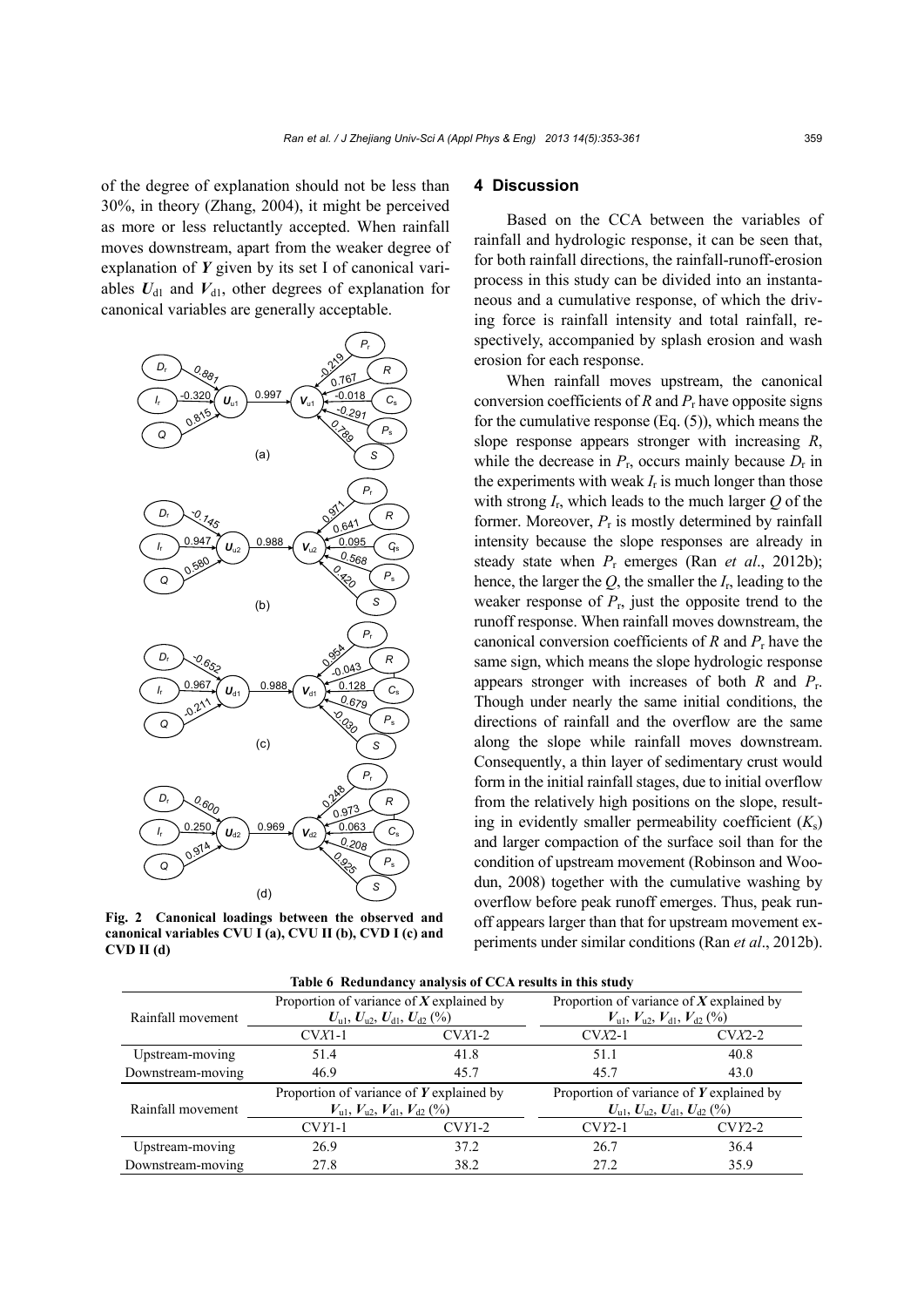With the exception of the rectified variables of  $V_{ul}$  and  $V_{u2}$ , it is shown both in the conversion formulas (Eqs. (5) and (8)) and canonical loading diagrams (Figs. 2a and 2d) that the degrees of erosion under conditions of the two rainfall directions are significantly different. In conditions of upstream movement, both  $P_s$  and *S* have little impact on  $V_{ul}$  for their significantly smaller values of absolute conversion coefficients. However, when rainfall moves downstream, both  $C_s$  and  $S$  (the erosion property variables) have a relatively large impact on  $V_{d2}$ , because gaps between their canonical conversion coefficients, as well as canonical loadings and that of *R*, are a lot smaller than those in conditions of upstream movement. It was also found for  $V_{d2}$  that the degrees of influence of *P*r, *C*s, and *S* are very close, the reason is that the erosive sediment on the slope surface could be relatively completely washed by overflow because the rainfall and overflow move in the same direction along the slope. When rainfall moves upstream, the change of surface permeability was less than that in downstream conditions (Ran *et al*., 2012b). In contrast, the erosive sediment could not be washed completely towards the outlet unless the washing duration was long enough, because the rainfall and overflow move in opposite directions along the slope (Ran *et al*., 2012a). On the whole, in response to the *Q*-dominated rainfall action, the erosion response is more strongly indicative of the whole hydrologic response characteristics for conditions of downstream rather than upstream movement.

In response to the force which is dominated by *I*<sup>r</sup> (rainfall action), *P*<sup>r</sup> appears to be the best determining factor of all the response characteristics, whether for conditions of upstream or downstream movement (Eqs. (6) and (7); Figs. 2b and 2c). Compared with the canonical loadings for  $P_r$  and  $R$ , both  $C_s$  and  $P_s$  have little impact on  $V_{u2}$  when rainfall moves upstream (Eq.  $(6)$ , Fig. 2b). This was particularly so for  $C_s$ , a cumulative variable, the response of which could be ignored, so are the variables *R* and *S* in  $V_{d1}$ . Furthermore, both the canonical conversion coefficient and canonical loading of  $P_r$  are much larger than that for  $P_s$ , because as each response is made, the surface hydrologic responses are mostly in a steady state, resulting in much smaller *K*<sup>s</sup> (Ran *et al*., 2012b) and greater compaction of surface soil. Compared to the response at the beginning of each day, the majority of experiments appear to obviously increase in runoff levels, and have a decreased sediment discharge in

this steady state (Table 1). As mentioned above, the erosive sediment may be left on the slope unless the washing time continues for a sufficient period, owing to the opposite directions of movement between rainfall and overflow. Thus,  $P_r$  has the strongest influence on the canonical variables of response properties, and *P*s has a slightly weaker influence. For conditions of downstream movement, both the canonical loadings and conversion coefficient of  $P_s$  in  $V_{d1}$  are larger than those of  $P_r$  (Eq. (6)). Generally, the peak sediment discharge in downstream movement experiments has a larger impact on the canonical variable of response properties than conditions of upstream movement, of which reason is identical as the cumulative response mentioned above (Eqs. (5) and (8)).

Generally, for the dominant variables  $U_{d1}$  and  $U_{d2}$ , absolutes for both canonical loadings and canonical conversion coefficients are much larger than those for other variables, showing the most distinctive divide between instantaneous and cumulative responses. The divide is, however, not so obvious in upstream movement experiments. This means that the analytics work of CCA for the conditions of downstream movement is more effective.

## **5 Conclusions**

Based on the comparative rainfall-runoff experiments on a small-scale slope (4 m×1 m) under conditions of different rainfall movement directions along the slope surface, as well as the CCA between the rainfall and hydrologic response characteristics, it was found that the CCA method is valid for research into hydrologic responses to rainfall movement, and several conclusions were obtained via CCA.

1. Under both rainfall directions, the rainfall -runoff-erosion process in this study can be divided into instantaneous and cumulative responses, of which the driving force is rainfall intensity and total rainfall, respectively, accompanied by splash erosion and wash erosion for each response. Rainfall duration in this study did not have a dominant effect on the hydrologic response.

2. The response of  $P_r$  to the  $I_r$ -dominated rainfall action appeared to be the most significant, both for conditions of upstream and downstream movement. The response of sediment erosion to rainfall appeared obviously weaker than that of runoff characteristics. The instantaneous responses of erosion in downstream